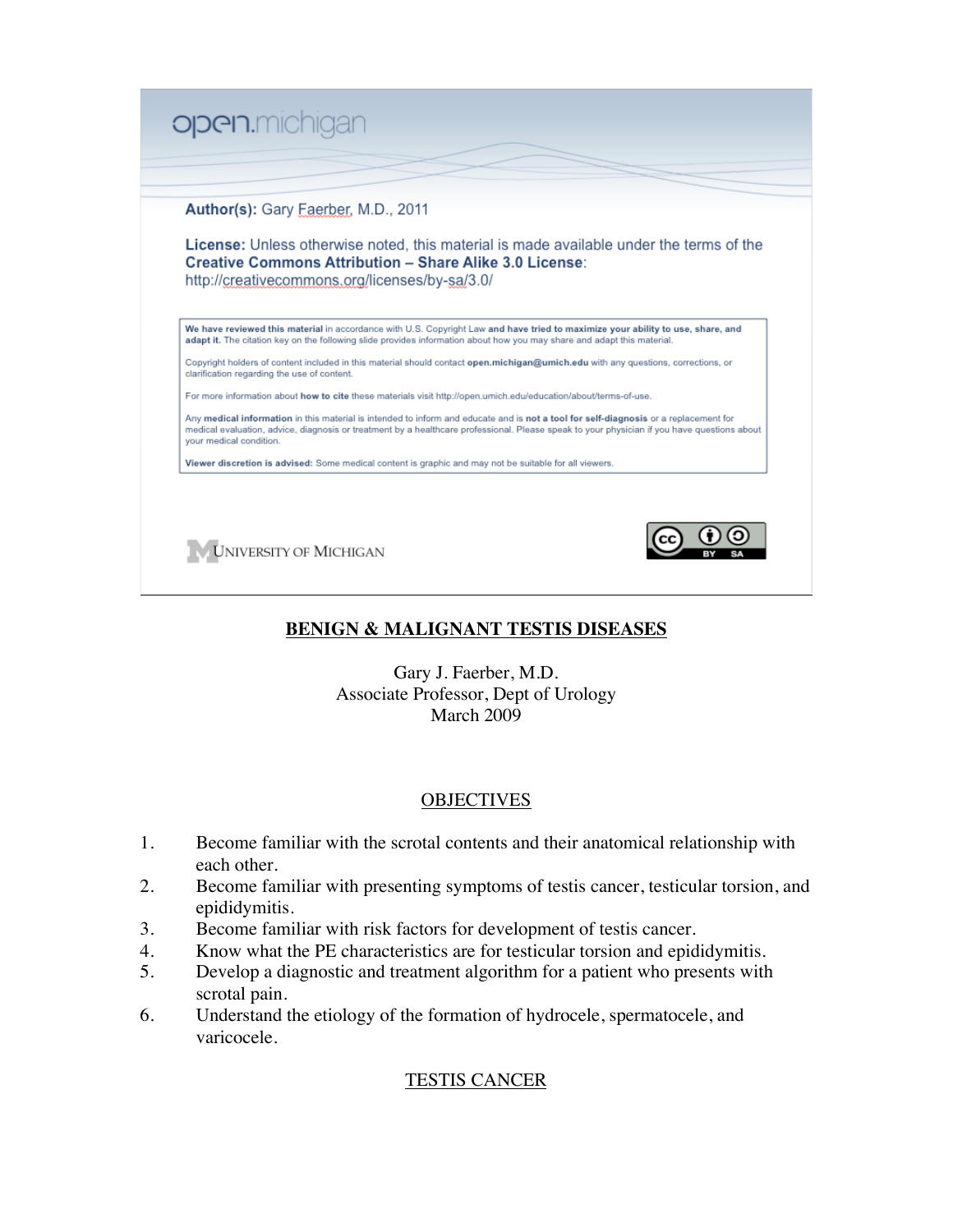## Epidemiology

1-2% of all neoplasms in men Incidence 2.3-6.3/100,000 per year. Highest incidence in caucasian population (several x incidence) 2nd most common malignancy ages 20-35 (behind leukemia) 97% are germ cell tumors Seminomas--average age 31-42 years of age at presentation Embryonal carcinomas--average age 26-33 years

### Risk Factors

Age--Highest risk age 20-40

Cryptorchidism--risk continues after the testis is brought down into the scrotum, but orchidopexy allows easy surveillance for tumor. Also, the contralateral testis is at risk for development of tumor. In fact, approximately 20% of testis tumors related to cryptorchidism occur in the non-cryptorchid testis

Mixed gonadal dysgenesis (gonadoblastoma)

Previous testis tumor--2-3% risk to the contralateral testis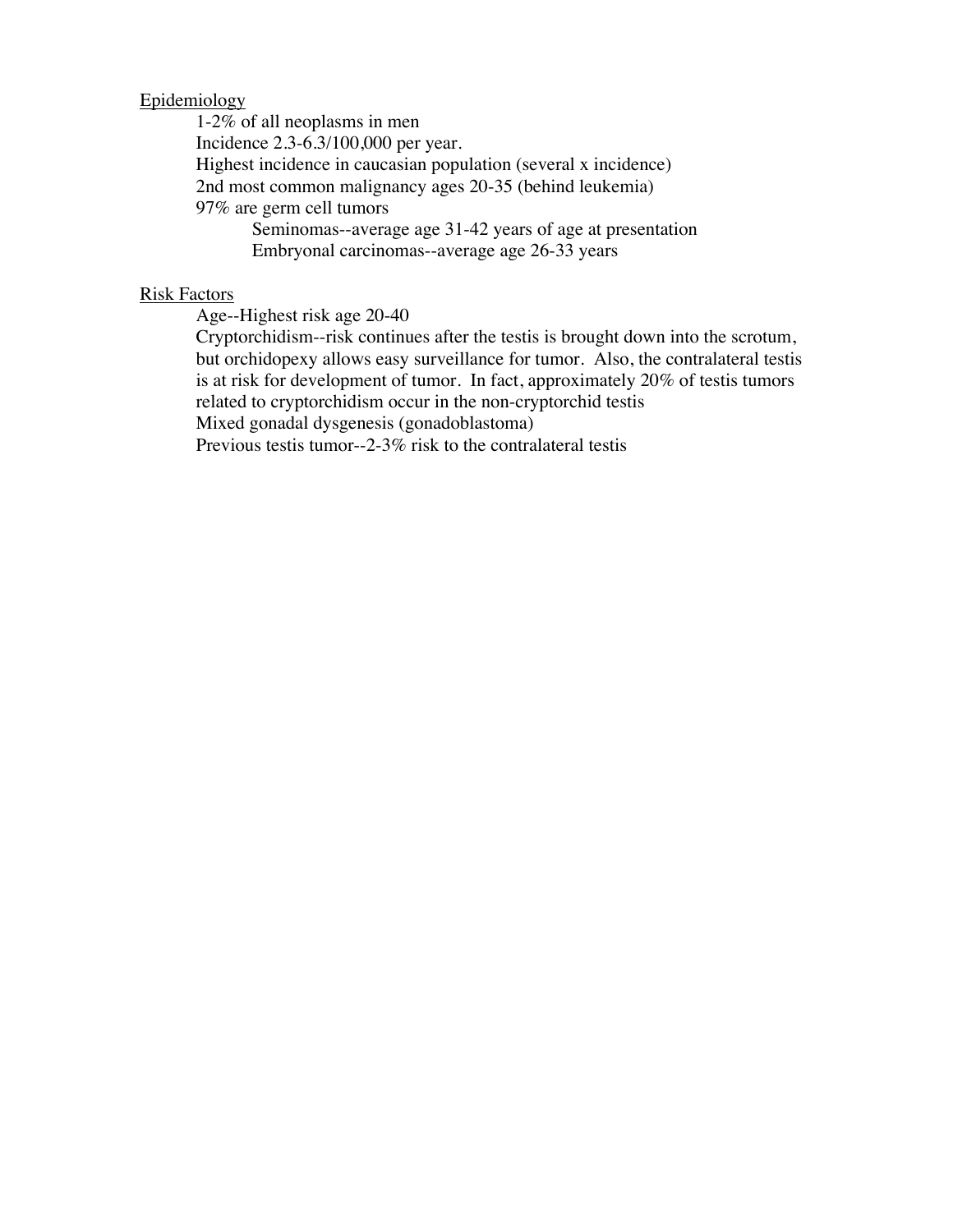#### Presentation

Diagnosis is commonly delayed Painless Mass Pain (acute hemorrhage or necrosis) Trauma ("Was perfectly normal until I was kicked") Differential diagnosis Torsion Epididymitis **Orchitis** Hydrocele Hernia Spermatocele

#### Evaluation

Physical examination--best diagnostic tool--hard mass in the testicular parenchyma on examination IS A TESTIS TUMOR UNTIL PROVEN OTHERWISE Ultrasound may be used to confirm physical examination or to clarify an ambiguous examination--solid mass in parenchyma requires exploration Tumor markers pre-op and post-op:

Alpha feto-protein Beta HCG Pathology--to be covered in next lecture.

#### Initial Treatment:

Radical inguinal orchiectomy

Limit spread to retroperitoneal nodes--theorectical

Pathological analysis of tissue

Staging Studies: CT, CXR, lymphangiogram (+/-), tumor markers done after diagnosis of tumor confirmed pathologically Staging:

- A: Confined to the testis
- B1: Retroperitoneal spread, microscopic only
- B2: Retroperitoneal spread, >6 nodes, microscopic or gross metastatic lesions, 2-6 cm.
- B3: Retroperitoneal spread, >6 cm size
- C: Above the diaphragm or solid organ involvement

# Subsequent Therapy--Stage A Seminoma

Approximately 15-25% of clinical stage A seminomas will have micrometastases in the retroperitoneum, therefore 15% will relapse Reliable spread allow radiation therapy to be given to all men in this situation, increasing the cure rate for Stage A seminoma to very near 100%

Decreased fertility couple months - resolves

Follow-up with x-ray studies and additional therapy if relapse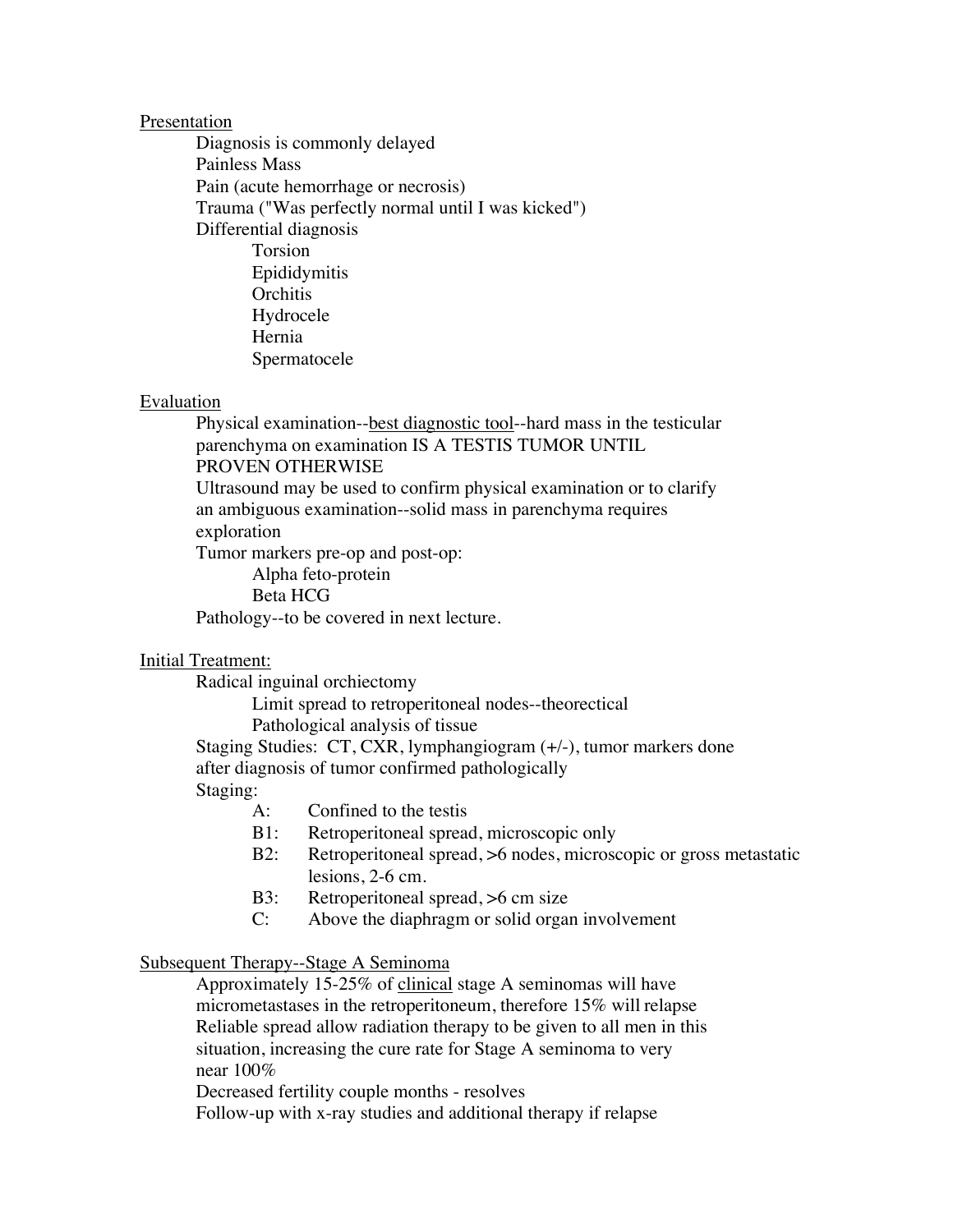|                                                        | Subsequent Therapy--Stage A Nonseminomatous Germ Cell Tumor                                                                                                                                                                |
|--------------------------------------------------------|----------------------------------------------------------------------------------------------------------------------------------------------------------------------------------------------------------------------------|
|                                                        | Not radiosensitive, radiation therapy of no benefit                                                                                                                                                                        |
|                                                        | Still 20-25% have mets, despite clinical Stage A                                                                                                                                                                           |
| 2 options:                                             |                                                                                                                                                                                                                            |
| (1)                                                    | Retroperitoneal lymph node dissection (RPLND)<br>Accurate diagnosis<br>Cure if B1 or B2                                                                                                                                    |
|                                                        | Relapse in chest - easier to treat with chemotherapy<br>Disadvantages -<br>Big operation<br>Problems with ejaculation<br>nerve-sparing surgery                                                                             |
| (2)                                                    | Observation<br>Frequent follow-up CXR q 1m, CT q 3m, marker q 1 m<br>Non-surgical<br>Disadvantages If relapses = $\frac{\text{chemo tx}}{\text{A}}$<br>Unreliable patient may die due to<br>massive disease at relapse, if |
|                                                        | hasn't been followed closely                                                                                                                                                                                               |
| Cure rates for above the rapeutic plans remain $>95\%$ |                                                                                                                                                                                                                            |

Treatment of Metastatic Disease - Seminoma or Non-Seminoma

Initial chemotherapy RPLND - for residual masses - cancer, teratoma, scar (?) Cure rates remain approximately 70% in men with metastatic disease, and approximately 40-50% with extensive disease

# TESTICULAR TORSION

Most common ages 12-18 (2/3 of cases), but CAN OCCUR AT ANY AGE! \*Don't miss this diagnosis!

Mechanism -

Bell Clapper deformity--tunica extends high on spermatic cord Anomalies of the Wolffian system leading to abnormal lie ? trauma--maybe coincidental in many cases Probably requires 720˚ of torsion to cause ischemia Venous congestion occurs first, with obstruction of arterial flow following Ischemia time of only one hour may cause damage, but most investigations suggest 4-6 hours may be the safe treatment "window"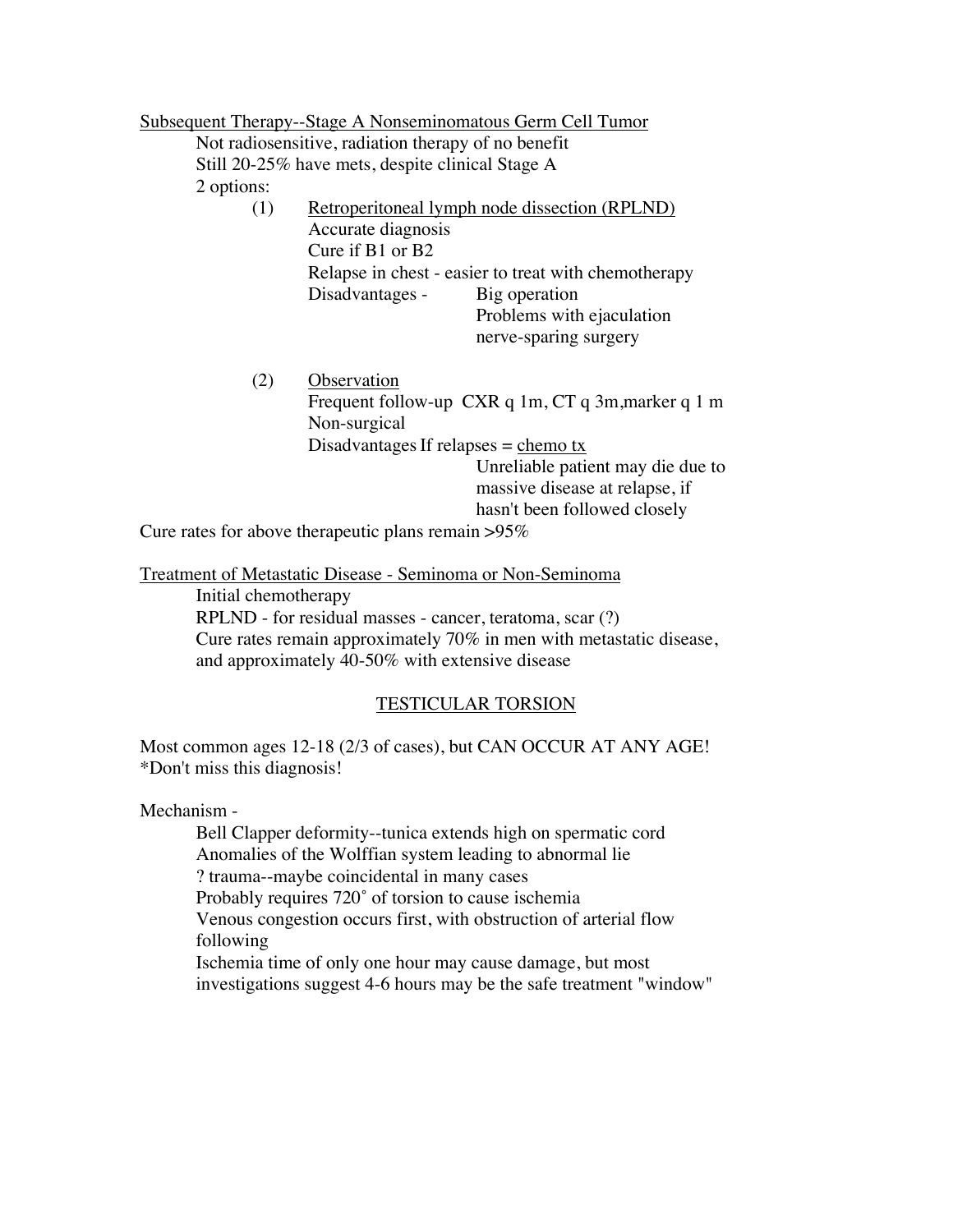#### Presentation

Acute pain Colicky (?) ? May be acute resolution, if spontaneous detorsion occurs

### Exam

Scrotal swelling/diffuse Must attempt to palpate the epididymis to r/o epididymitis Cord defects/tenderness Decreased cremaster reflex

## Tests

Standard U/S negative Duplex U/S - no flow to testis parenchyma--see next lecture Nuclear medicine testicular flow Scan Urinalysis--if +, supports a diagnosis of epididymitis

### Diff Dx: epididymitis

Tumor Trauma Torsion appendix of testis or epididymis Ureteral stone (may present with pain radiating into the ipsilateral scrotum)

# Treatment

May attempt manual detorsion--anterior testis is manipulated in the lateral direction--like opening a book Emergent operation to detorse and fix testis to scrotal wall to prevent future occurrences Orchiectomy if testis is non-viable Consider contralateral orchidopexy to prevent torsion on that side

#### EPIDIDYMITIS/ORCHITIS

# Path

Urinary Pathogens - Age 40 & < puberty  $STD's - < age 40$ Viruses - orchitis mumps

#### Risk Factors

Voiding dysfunction/BPH >50 Neurogenic bladder Chronic Foley  $STD's < 40$ Cong Anomalies of Wolffian structures or bladder neck/urethra- pediatric age group Recurrent UTI's/prostatitis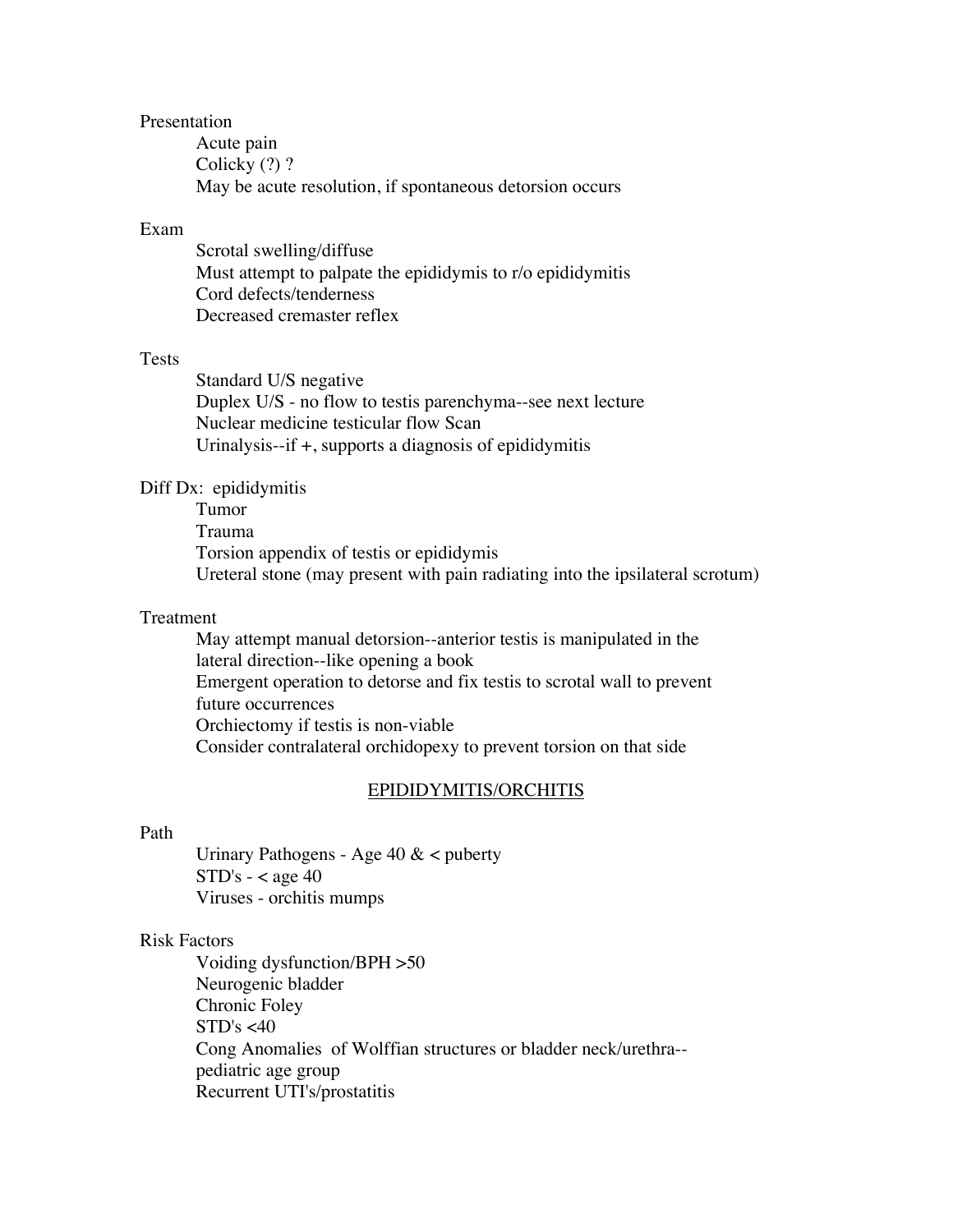### Presentation

Can be toxic, high temperature Scrotal pain/swelling, usually subacute Voiding symptoms - irritative/obstruction

## Evaluation

Scrotal swelling, redness Tender epididymis - occ testis U/A positive - adults Nuclear medicine scan - increased flow epid Duplex ultrasound--increased flow to the epididymis

### **Treatment**

Antibiotics - urinary (?) STD's Elevation of scrotum on towels while lying Bedrest Non-steroidal anti-inflammatory agents Admit if not responding or very toxic at presentation Urinary tract evaluation, esp peds Consider operation for torsion if epididymitis diagnosis is equivocal

## TRAUMA

(-) Transillumination Hematocele  $>$ 8 cm - operate to drain U/S - may see disruption. If disruption, operate to repair testis

## PAINLESS SCROTAL MASS

#### Hydrocele

Fluid-filled mass in the potential space of the tunica vaginalis Non-communicating hydroceles (adults) may be due to infection, lymphatic obstruction (eg, post-hernia surgery), trauma or testicular tumor.

Communicating hydroceles are hernias, through which peritoneal fluid

accumulates in the scrotum. These are seen in infants (congenital) and require repair.

Symptoms usually related to size or underlying cause--eg epididymitis with resultant hydrocele.

If etiology a new onset hydrocele is not clear by the history, or if the testicular parenchyma cannot be palpated, an ultrasound examination should be performed to exclude testicular tumor as the cause.

Treated only if symptomatic. The treatment is surgical and consists of partial excision & closure.

Possible complications of repair:

Recurrence

Vascular injury to testicle

Obstruction of epididymis from scarification.